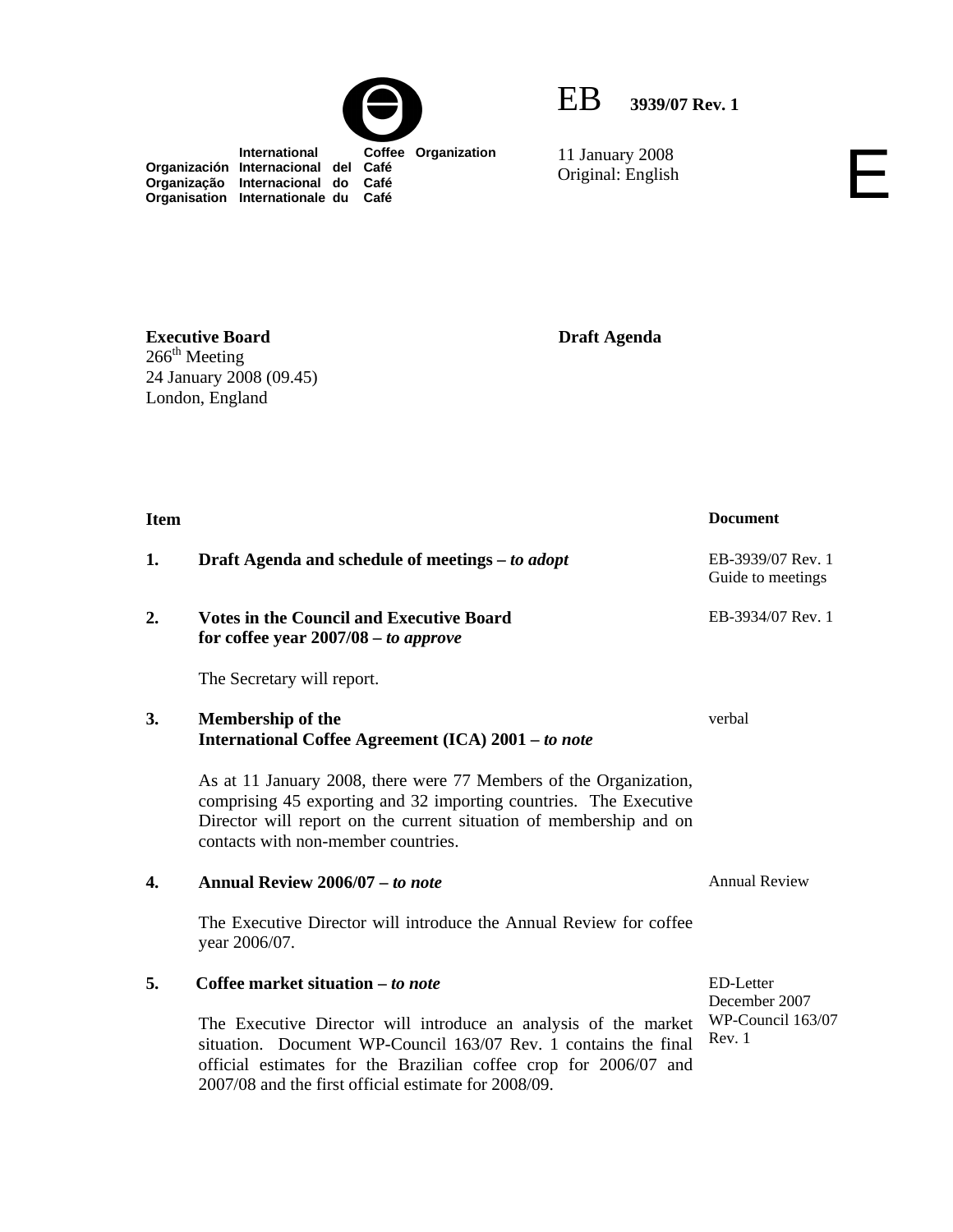## **6. Coffee development projects**

| 6.1 | Projects under consideration by the<br>Common Fund for Commodities (CFC) - to note/consider                                                                                                                                                                                                                                                                                                          | EB-3942/08 Rev. 1<br>ED-2020/07 |
|-----|------------------------------------------------------------------------------------------------------------------------------------------------------------------------------------------------------------------------------------------------------------------------------------------------------------------------------------------------------------------------------------------------------|---------------------------------|
|     | The Head of Operations will report on projects under consideration<br>by the CFC. In the case of document ED-2020/07 containing a<br>questionnaire on four pests and diseases, further responses are needed<br>to provide a full picture of their current status. Exporting Members<br>who have not yet done so are invited to complete and return the<br>questionnaire to the ICO by 15 March 2008. |                                 |
| 6.2 | Projects under consideration by the $ICO - to$ consider                                                                                                                                                                                                                                                                                                                                              | verbal                          |
|     | The Head of Operations will report on project proposals under<br>consideration by the ICO. New project proposals for consideration by<br>the VSC and Executive Board in May 2008 should reach the<br>Executive Director by 22 February 2008.                                                                                                                                                         |                                 |
| 7.  | Seminar on geographical indicators $-$ to consider                                                                                                                                                                                                                                                                                                                                                   | WP-Board 1043/08                |
|     | The Chief Economist will introduce draft terms of reference for a<br>seminar on geographical indicators, scheduled to take place during<br>the week of 19 to 23 May 2008.                                                                                                                                                                                                                            |                                 |
| 8.  | <b>Implementation of the</b><br>Coffee Quality-Improvement Programme (CQP) – to consider                                                                                                                                                                                                                                                                                                             | EB-3941/08                      |
|     | The Executive Director will introduce a report on the CQP and will<br>also report on contacts regarding the possible harmonization of<br>Resolution 420 with ISO Standard 10470:2004 Green Coffee Defect<br>reference chart.                                                                                                                                                                         |                                 |
| 9.  | Promotion – to consider                                                                                                                                                                                                                                                                                                                                                                              | WP-Board 1044/08                |
|     | The consultant will report on the development of the ICO network to<br>promote coffee consumption.                                                                                                                                                                                                                                                                                                   |                                 |
|     | In September 2007, the Promotion Committee took note of a request<br>by Vietnam for enhanced cooperation with the ICO in promotion<br>activities including increasing internal consumption. The Executive<br>Director will report.                                                                                                                                                                   |                                 |
| 10. | Phytosanitary matters - to consider                                                                                                                                                                                                                                                                                                                                                                  | verbal                          |
|     |                                                                                                                                                                                                                                                                                                                                                                                                      |                                 |

The Head of Operations will report on phytosanitary matters including OTA and an EU review of Maximum Residue Levels of pesticides.